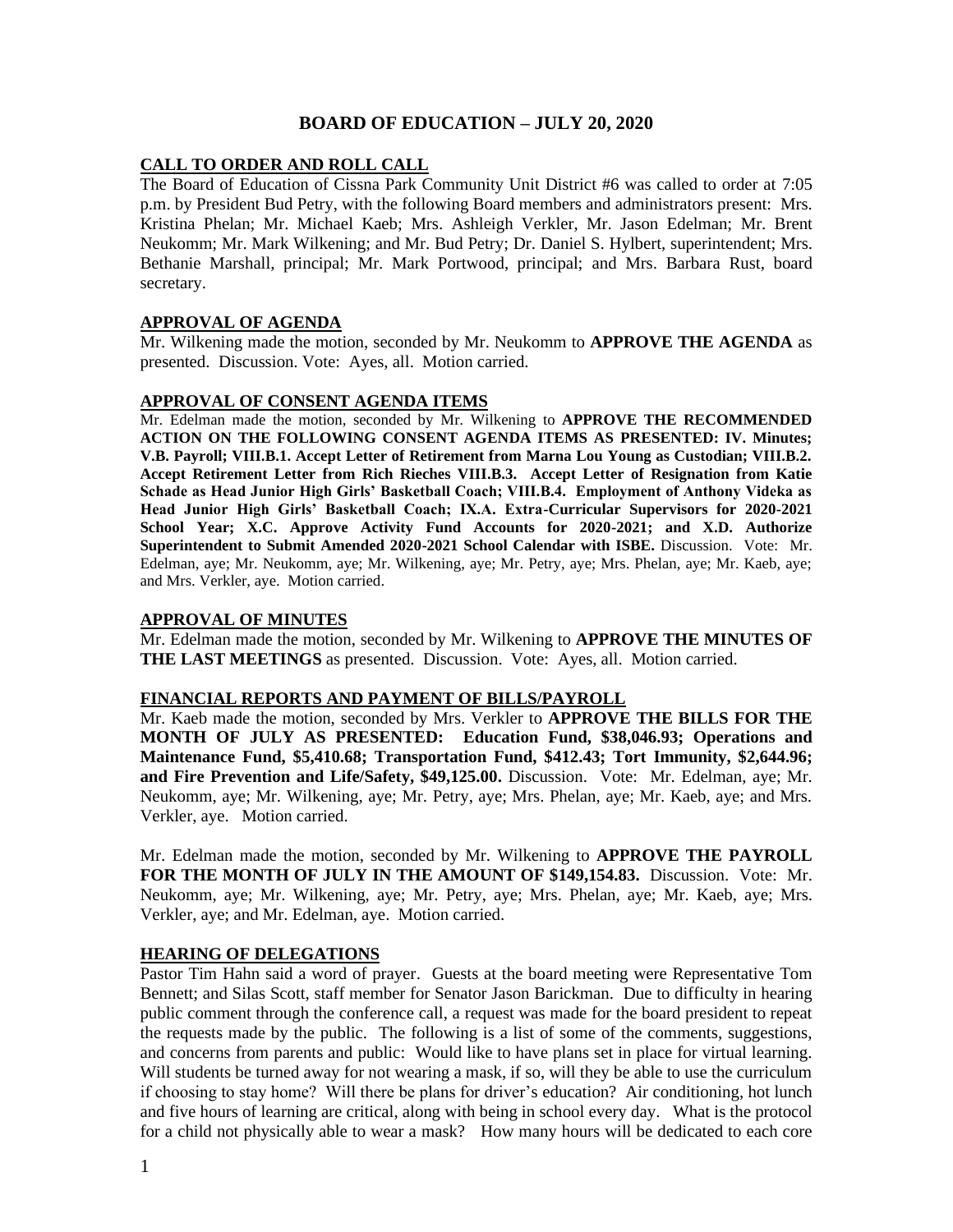subject? Parents want to see as much normalcy as possible, including in-person learning. Will masks be provided?

Mr. Petry thanked the public for their comments and concerns. He also expressed appreciation for all the time the board, staff, administration, and parents have put into the proposed re-opening plan.

# **COMMUNICATIONS**

The following communications were received: Letter of Retirement from Marna Lou Young as Custodian; Letter of Retirement from Rich Rieches as Bus Driver; Letter of Interest and Resume from Kelly Swalls as Part-Time Office Cleric; Letter of Resignation from Katie Schade as Head Junior High Girls' Basketball Coach; Letter of Interest from Anthony Videka for Head Junior High Girls' Basketball Coach; and Letter of Application from Traci Houser for Part-time Cafeteria Worker; Letter of Application/Resume from Marguerit Schmidt for K-3 Teacher; and Letter of Application/Resume from Matt Osborne for Building Custodian.

# **COMMITTEE REPORTS**

# **Finance Committee – Dr. Hylbert**

Dr. Hylbert presented a summary of fund balances with the board on the FY2020 Financial Report; and also presented the tentative budget for fiscal year 2021. Dr. Hylbert is projecting a small surplus in two of the three operating funds (Education and Transportation). The Education Fund budget will be tighter this next school year with additional spending on health insurance, salaries and the potential hiring of a second kindergarten teacher. A deficit is expected in the Operations & Maintenance (O&M) Fund.

The district received state maintenance grant funding of \$40,000 in FY2020 but will have to spend \$80,000 in FY2021 to complete projects such as the sidewalk replacement project and the phone/intercom system. Had the district received the state maintenance grant payment after July 1<sup>st</sup>, Dr. Hylbert would be projecting surpluses in all three operating funds.

Mr. Edelman made the motion, seconded by Mr. Neukomm to **APPROVE THE FOLLOWING TENTATIVE BUDGET RESOLUTION:**

# **RESOLUTION APPROVING TENTATIVE FY2021 BUDGET**

BE IT RESOLVED BY THE BOARD OF EDUCATION OF COMMUNITY UNIT SCHOOL DISTRICT NO. 6, COUNTY OF IROQUOIS, STATE OF ILLINOIS, as follows:

**SECTION I:** That the Budget as hereto prepared by Superintendent Daniel S. Hylbert is hereby approved as a Tentative Budget only in the form attached hereto and made a part hereof.

**SECTION II:** That the Tentative Budget shall be made available in such tentative form to public inspection for at least 30 days prior to final action thereon.

**SECTION III:** That notice of the availability of said Tentative Budget for public inspection shall be given publication in the CISSNA PARK NEWS being published in this school district.

**SECTION IV:** That a public hearing shall be held as to such Tentative Budget on the  $21<sup>st</sup>$  day of September, 2020, at the hour of 6:45 p.m. at the Board of Education Office located at 511 North Second Street in the Village of Cissna Park.

**ADOPTED** this  $20<sup>th</sup>$  day of July, 2020.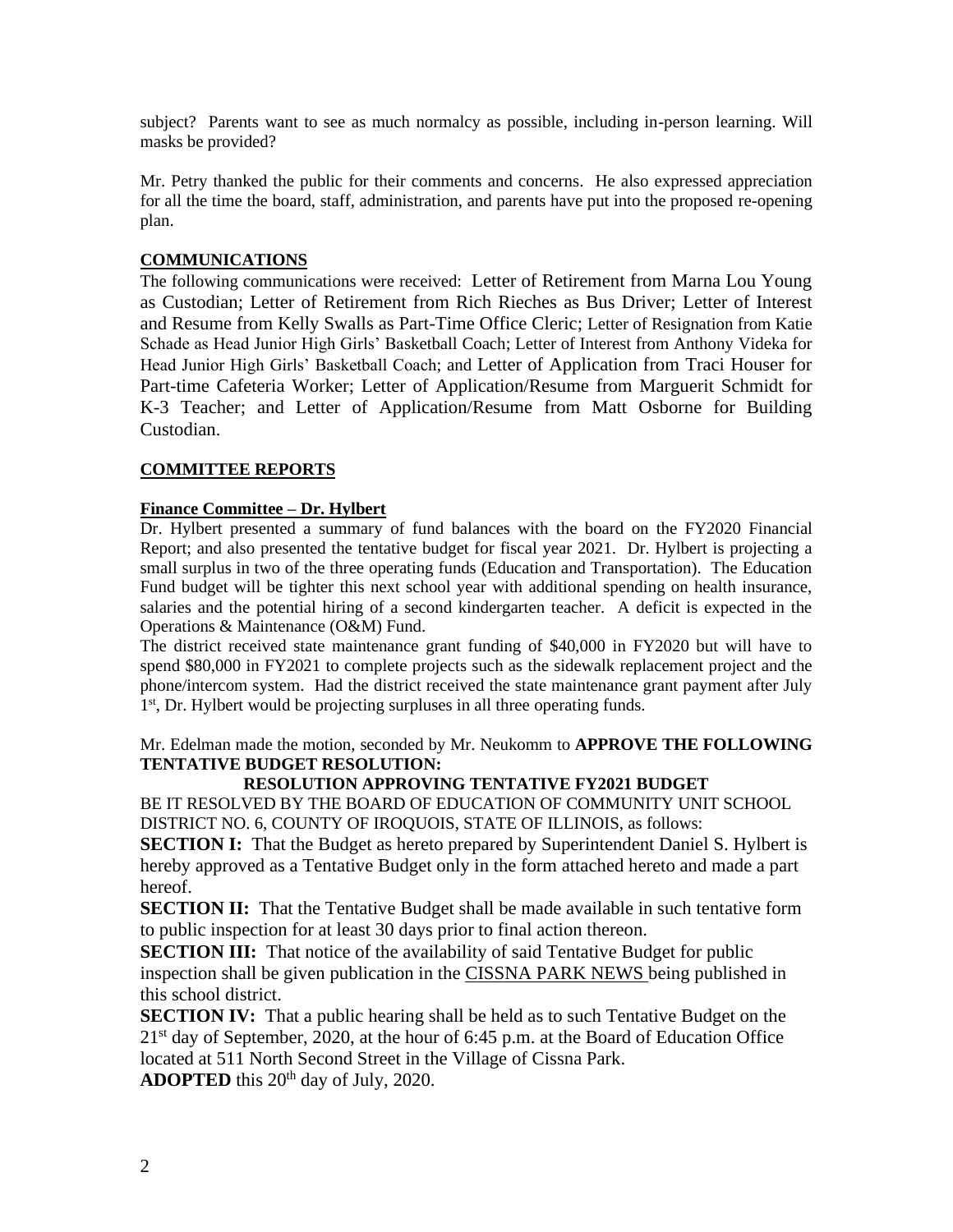President, Board of Education

\_\_\_\_\_\_\_\_\_\_\_\_\_\_\_\_\_\_\_\_\_\_\_\_\_\_\_\_\_\_\_\_\_\_\_\_

Discussion. Vote: Ayes, all. Motion carried.

# Mr. Neukomm made the motion, seconded by Mrs. Phelan to **DIRECT THE SUPERINTENDENT TO CAUSE TO BE PUBLISHED IN THE CISSNA PARK NEWS ON JULY 23, 2020 THE FOLLOWING NOTICE:**

## **NOTICE OF PUBLIC HEARING**

NOTICE IS HEREBY GIVEN by the Board of Education of Community Unit School District No. 6, County of Iroquois, State of Illinois, that a tentative Budget for said School District for the fiscal year beginning July 1, 2020 will be on file and conveniently available to public inspection at the Unit Office at 511 North Second Street, Cissna Park, Illinois, from and after 8:00 a.m. on the first day of August, 2020 at the Unit Office of Cissna Park Community Unit School District No. 6.

NOTICE IS FURTHER HEREBY GIVEN that a public hearing on said budget will be held at 6:45 p.m. on the  $20<sup>th</sup>$  day of September, 2020, at the office of Cissna Park Community Unit School District No. 6.

DATED this 20<sup>th</sup> day of July, 2020.

BOARD OF EDUCATION of Community Unit School District No. 6, in the County of Iroquois, State of Illinois.

By: \_\_\_\_\_\_\_\_\_\_\_\_\_\_\_\_\_\_\_\_\_\_\_\_\_\_\_\_

**Secretary** 

Discussion. Vote: Ayes, all. Motion carried.

### **Negotiations and Personnel**

Mr. Edelman made the motion, seconded by Mr. Wilkening to **ACCEPT THE RETIREMENT OF MARNA LOU YOUNG AS CUSTODIAN EFFECTIVE AUGUST 30, 2020.** Discussion. Vote: Mrs. Verkler, aye; Mr. Edelman, aye; Mr. Neukomm, aye; Mr. Wilkening, aye; Mr. Petry, aye; Mrs. Phelan, aye; and Mr. Kaeb, aye. Motion carried.

Mr. Edelman made the motion, seconded by Mr. Wilkening to **ACCEPT THE RETIREMENT OF RICH RIECHES AS BUS DRIVER EFFECTIVE AT THE END OF THE 2019-2020 SCHOOL YEAR.** Discussion. Vote: Mr. Edelman, aye; Mr. Neukomm, aye; Mr. Wilkening, aye; Mr. Petry, aye; Mrs. Phelan, aye; Mr. Kaeb, aye; and Mrs. Verkler, aye. Motion carried.

Mr. Edelman made the motion, seconded by Mr. Wilkening to **ACCEPT THE RESIGNATION OF KATIE SCHADE AS HEAD JUNIOR HIGH GIRLS' BASKETBALL COACH EFFECTIVE IMMEDIATELY.** Discussion. Vote: Ayes, all. Motion carried.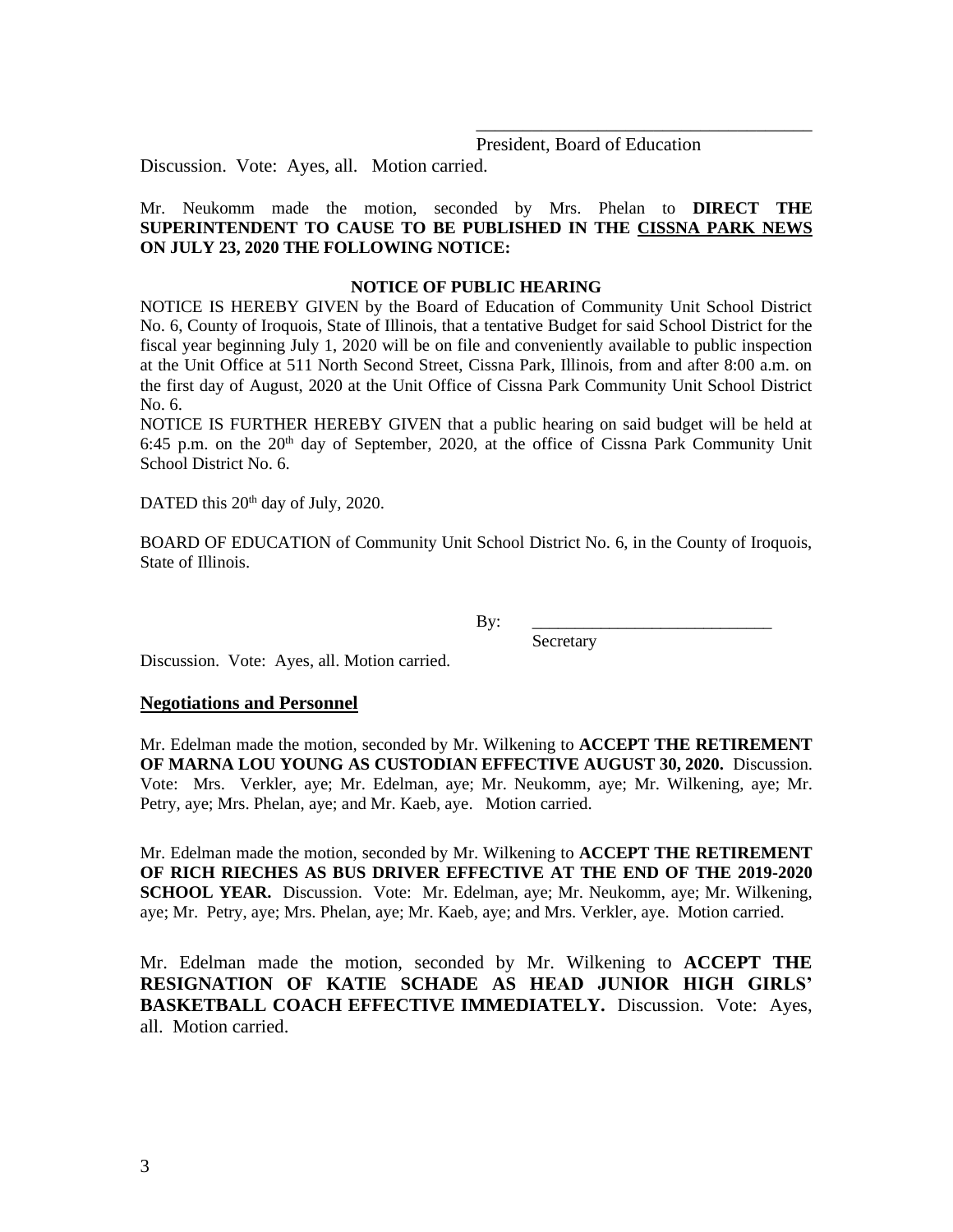Mr. Edelman made the motion, seconded by Mr. Wilkening to **EMPLOY ANTHONY VIDEKA AS HEAD JUNIOR HIGH GIRLS' BASKETBALL COACH FOR 2020- 2021 SCHOOL YEAR WITH DUTIES TO BE ASSIGNED BY THE SUPERINTENDENT.** Discussion. Vote: Mrs. Phelan, aye; Mr. Kaeb, aye; Mrs. Verkler, aye; Mr. Edelman, aye; Mr. Neukomm, aye; and Mr. Wilkening, aye; and Mr. Petry, aye. Motion carried.

Mr. Edelman made the motion, seconded by Mr. Wilkening to **EMPLOY MARGUERIT SCHMIDT AS K-3 SELF-CONTAINED TEACHER FOR THE 2020-2021 SCHOOL YEAR, WITH DUTIES TO BE ASSIGNED BY THE SUPERINTENDENT.** Discussion. Vote: Mr. Neukomm, aye; Mr. Wilkening, aye; Mr. Petry, aye; Mrs. Phelan, aye; Mr. Kaeb, aye; Mrs. Verkler, aye; and Mr. Edelman, aye. Motion carried.

Mr. Kaeb made the motion, seconded by Mr. Neukomm to **EMPLOY KELLY SWALLS AS PART-TIME ELEMENTARY CLERICAL SECRETARY AT A STARTING HOURLY RATE OF \$14.25, WITH DUTIES TO BE ASSIGNED BY THE SUPERINTENDENT.** Discussion. Vote: Mr. Wilkening, aye; Mr. Petry, aye; Mrs. Phelan, aye; Mr. Kaeb, aye; Mrs. Verkler, aye; Mr. Edelman, aye; and Mr. Neukomm, aye. Motion carried.

Mrs. Phelan made the motion, seconded by Mrs. Verkler to **EMPLOY TRACI HOUSER AS PART-TIME CAFETERIA WORKER AT A STARTING HOURLY RATE OF \$11.00, WITH DUTIES TO BE ASSIGNED BY THE SUPERINTENDENT.** Discussion. Vote: Mr. Petry, aye; Mrs. Phelan, aye; Mr. Kaeb, aye; Mrs. Verkler, aye; Mr. Edelman, aye; Mr. Neukomm, aye; and Mr. Wilkening, aye. Motion carried.

Mr. Wilkening made the motion, seconded by Mrs. Verkler to **EMPLOY MATT OSBORNE AS BUILDING CUSTODIAN AT A STARTING HOURLY RATE OF \$14.50, WITH DUTIES TO BE ASSIGNED BY THE SUPERINTENDENT.** Discussion. Vote: Mrs. Phelan, aye; Mr. Kaeb, aye; Mrs. Verkler, aye; Mr. Edelman, aye; Mr. Neukomm, aye; Mr. Wilkening, aye; and Mr. Petry, aye. Motion carried.

Mr. Wilkening made the motion, seconded by Mr. Neukomm to **APPROVE A SUCCESSOR EMPLOYMENT CONTRACT PER SEPARATE COPY ATTACHED FOR DR. DANIEL HYLBERT AS SUPERINTENDENT OF SCHOOLS, EFFECTIVE JULY 1, 2020 THROUGH JUNE 30, 2025. DR. HYLBERT HAS COMPLETED ALL OF THE GOALS AND INDICATORS IN HIS CURRENT CONTRACT. ANY SALARY AND BENEFIT INCREASES DURING THE TERM OF THIS CONTRACT WOULD NEED TO BE APPROVED PER BOARD MOTION ON AN ANNUAL BASIS.** Discussion. Vote: Mr. Kaeb, aye; Mrs. Verkler, aye; Mr. Edelman, aye; Mr. Neukomm, aye; Mr. Wilkening, aye; Mr. Petry, aye; and Mrs. Phelan, aye. Motion carried.

# **REPORT FROM PRINCIPALS**

Mr. Edelman made the motion, seconded by Mr. Wilkening to **EMPLOY THE FOLLOWING PERSONNEL AS EXTRA-CURRICULAR SUPERVISORS FOR THE 2020-2021 SCHOOL TERM WITH DUTIES AS FOLLOWS:**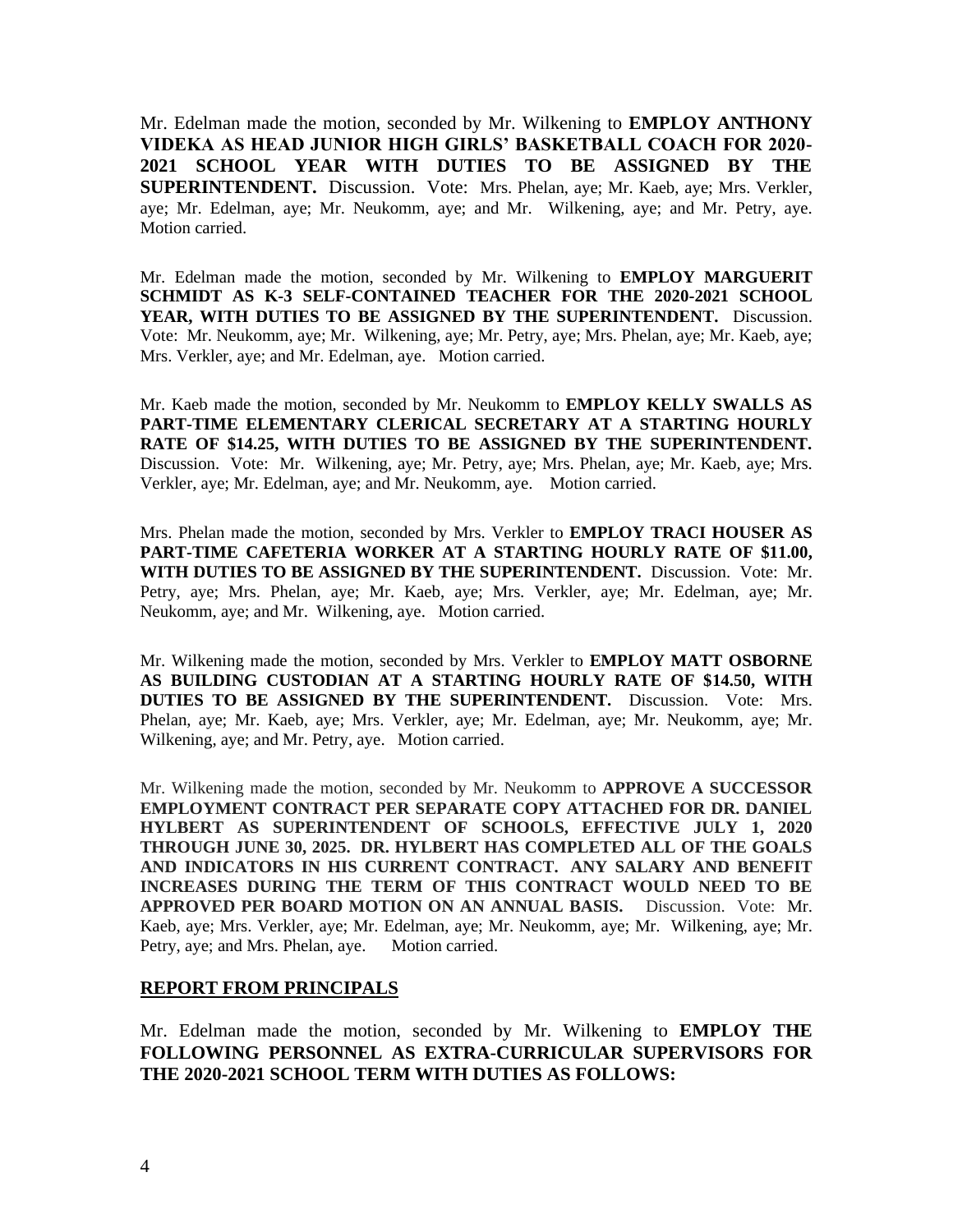| <b>Alexander, Aaron</b>   | Unit Instrumental & Vocal Music<br><b>Director</b>                                                                                                |
|---------------------------|---------------------------------------------------------------------------------------------------------------------------------------------------|
| Allen, Hannah             | <b>Junior Class Sponsor</b><br><b>High School Spring Musical/Variety</b><br><b>Show</b>                                                           |
| <b>Anderson, Stuart</b>   | Assistant Jr. High Boys' Baseball Coach<br><b>Assistant H.S. Boys' Baseball Coach</b>                                                             |
| <b>Burns, Denise</b>      | <b>High School Advanced Literature</b>                                                                                                            |
| Chrastka, Carin           | <b>Sponsor</b><br><b>High School Golf Coach</b><br>Jr. High Track Coach                                                                           |
| <b>Clifton</b> , Jeff     | <b>FFA Advisor</b>                                                                                                                                |
| Debolt, Erin              | <b>Art Club Sponsor</b><br><b>High School Scholastic Bowl Coach</b><br><b>Senior Class Sponsor</b>                                                |
| <b>Focken, Darryl</b>     | Head Jr. High Boys' Basketball Coach<br>Head Jr. High Boys' Baseball Coach<br>Head H.S. Boys' Baseball Coach                                      |
| Giacchino, Nathan         | H.S. Assistant Girls' Basketball Coach<br><b>Sophomore Class Sponsor</b>                                                                          |
| Hasselbring, Lynn         | Jr. High Yearbook Co-Sponsor<br>Jr. High Scholastic Bowl Co-Sponsor                                                                               |
| Henrichs, Amanda          | <b>Website Coordinator</b>                                                                                                                        |
| Jean, Donna               | <b>FCCLA Sponsor</b>                                                                                                                              |
| Johnson, Seth             | H.S. Varsity Boys' Basketball Coach<br><b>Junior Class Sponsor</b>                                                                                |
| Landon, Josh              | <b>Unit Athletic Director</b><br><b>Head H.S. Girls' Volleyball Coach</b><br>Head Jr. High Girls' Volleyball Coach                                |
| Lober, Gail               | <b>High School Yearbook</b>                                                                                                                       |
| Marquez, Jacob            | High School Asst. Boys' Basketball Coach                                                                                                          |
| <b>Marshall, Bethanie</b> | <b>Cissna Park Honor Society Sponsor</b>                                                                                                          |
| Prieto, Dan               | Jr. High Yearbook Co-Sponsor<br>Jr. High Student Council<br>Jr. High Track Coach<br><b>Photography Coordinator</b><br><b>Senior Class Sponsor</b> |
| <b>Schade, Katie</b>      | <b>Sophomore Class Sponsor</b>                                                                                                                    |
| <b>Trumble, Nicole</b>    | Assist. H.S. Girls' Volleyball Coach<br>Assist. Jr. High Girls' Volleyball Coach                                                                  |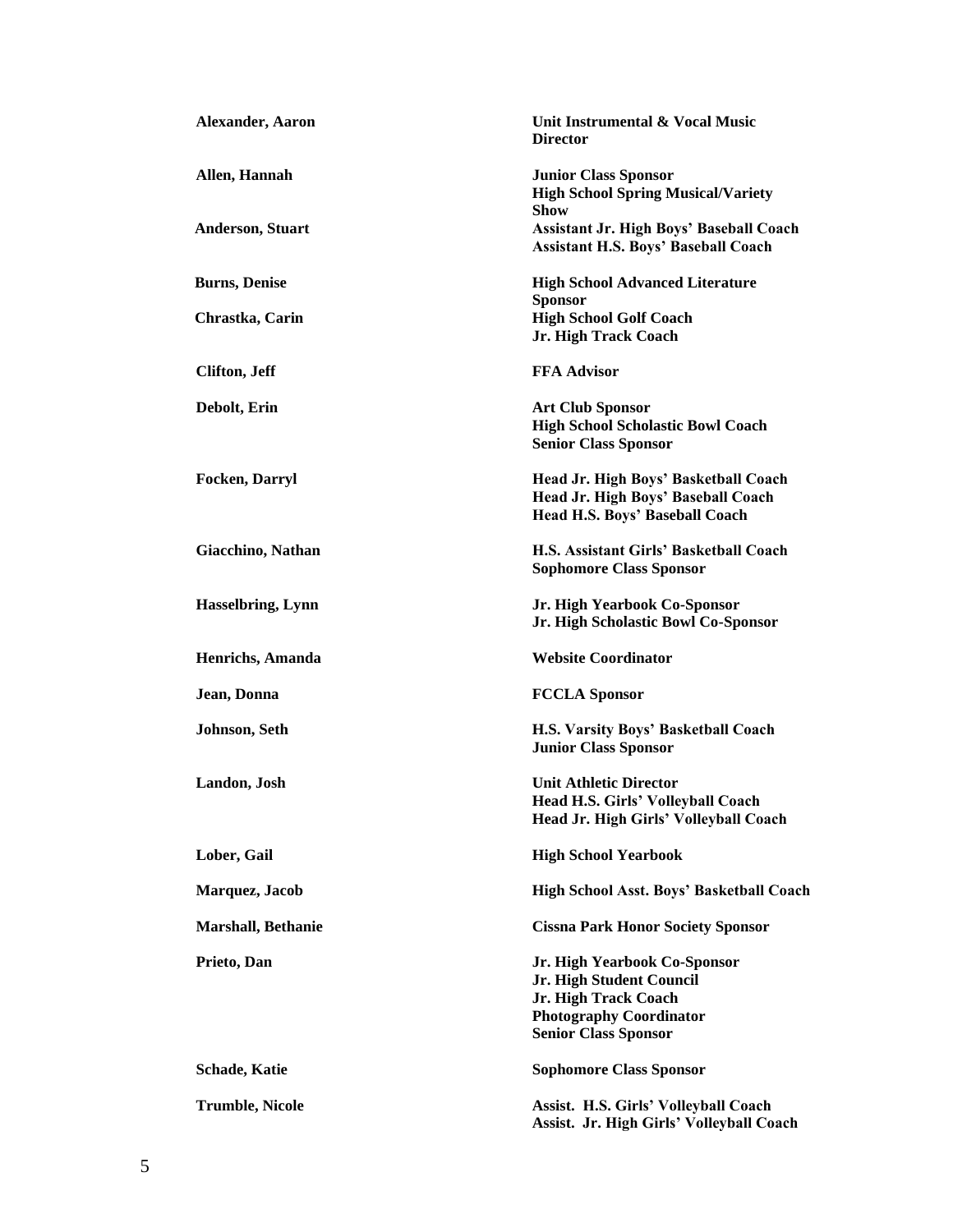**Videka, Anthony H.S. Head Girls' Basketball Coach Jr. High Head Girls' Basketball Coach Freshman Class Sponsor H.S. Student Council Weight Club Sponsor Yergler, Julie Jr. High Speech Jr. High Scholastic Bowl Co-Sponsor Freshman Class Sponsor \_\_\_\_\_\_\_\_\_\_\_\_\_\_\_\_\_\_\_\_\_\_ Assist. Jr. High Girls' Basketball Coach**

Discussion. Vote: Mr. Neukomm, aye; Mr. Wilkening, aye; Mr. Petry, aye; Mrs. Phelan, aye; Mr. Kaeb, aye; Mrs. Verkler, aye; and Mr. Edelman, aye. Motion carried.

Mrs. Phelan made the motion, seconded by Mr. Wilkening to **APPROVE A TWO-YEAR INTERSCHOLASTIC SPORTS COOPERATIVE FOR HIGH SCHOOL BOYS' BASKETBALL AND HIGH SCHOOL BOYS' BASEBALL WITH CHRIST LUTHERAN HIGH SCHOOL. THIS COOPERATIVE WILL COVER SCHOOL YEARS 2020-2021 AND 2021-2022.** Discussion. Vote: Mr. Wilkening, aye; Mr. Petry, aye; Mrs. Phelan, aye; Mr. Kaeb, aye; Mrs. Verkler, aye; Mr. Edelman, aye; and Mr. Neukomm, nay. Motion carried.

Mr. Wilkening made the motion, seconded by Mr. Edelman to **APPROVE A TWO-YEAR INTERSCHOLASTIC SPORTS COOPERATIVE FOR JUNIOR HIGH SCHOOL BASEBALL, JUNIOR HIGH BOYS' BASKETBALL, JUNIOR HIGH GIRLS' BASKETBALL, VOLLEYBALL, JUNIOR HIGH SCHOOL BOYS' TRACK, AND JUNIOR HIGH SCHOOL GIRLS' TRACK WITH St. PAUL'S GRADE SCHOOL. THIS COOPERATIVE WILL COVER SCHOOL YEARS 2020-2021 AND 2021-2022.** Discussion. Vote: Mr. Petry, aye; Mrs. Phelan, aye Mr. Kaeb, aye; Mrs. Verkler, aye; Mr. Edelman, aye; Mr. Neukomm, nay; and Mr. Wilkening, aye. Motion carried.

Mr. Neukomm made the motion, seconded by Mr. Wilkening to **ADOPT THE CHROMEBOOK STUDENT USE POLICY/AGREEMENT PER SEPARATE COPY ATTACHED INCLUDING A \$25 PER STUDENT FEE TO COVER THE COST OF ACCIDENT INSURANCE.** Discussion. Vote: Mr. Neukomm, aye; Mr. Wilkening, aye; Mr. Petry, aye; Mrs. Phelan, aye; Mr. Kaeb, aye; Mrs. Verkler, aye; and Mr. Edelman, aye. Motion carried.

Mr. Wilkening made the motion, seconded by Mr. Neukomm to **ADOPT THE SCHOOL REOPENING PLAN PER SEPARATE COPY WITH REVISIONS WHICH ARE ALIGNED TO THE REQUIREMENTS ESTABLISHED BY THE ILLINOIS STATE BOARD OF EDUCATION AND THE ILLINOIS DEPARTMENT OF PUBLIC HEALTH.** Discussion. Vote: Mr. Wilkening, aye; Mr. Petry, aye; Mrs. Phelan, nay; Mr. Kaeb, aye; Mrs. Verkler, nay; Mr. Edelman, present, and Mr. Neukomm, aye. Motion carried.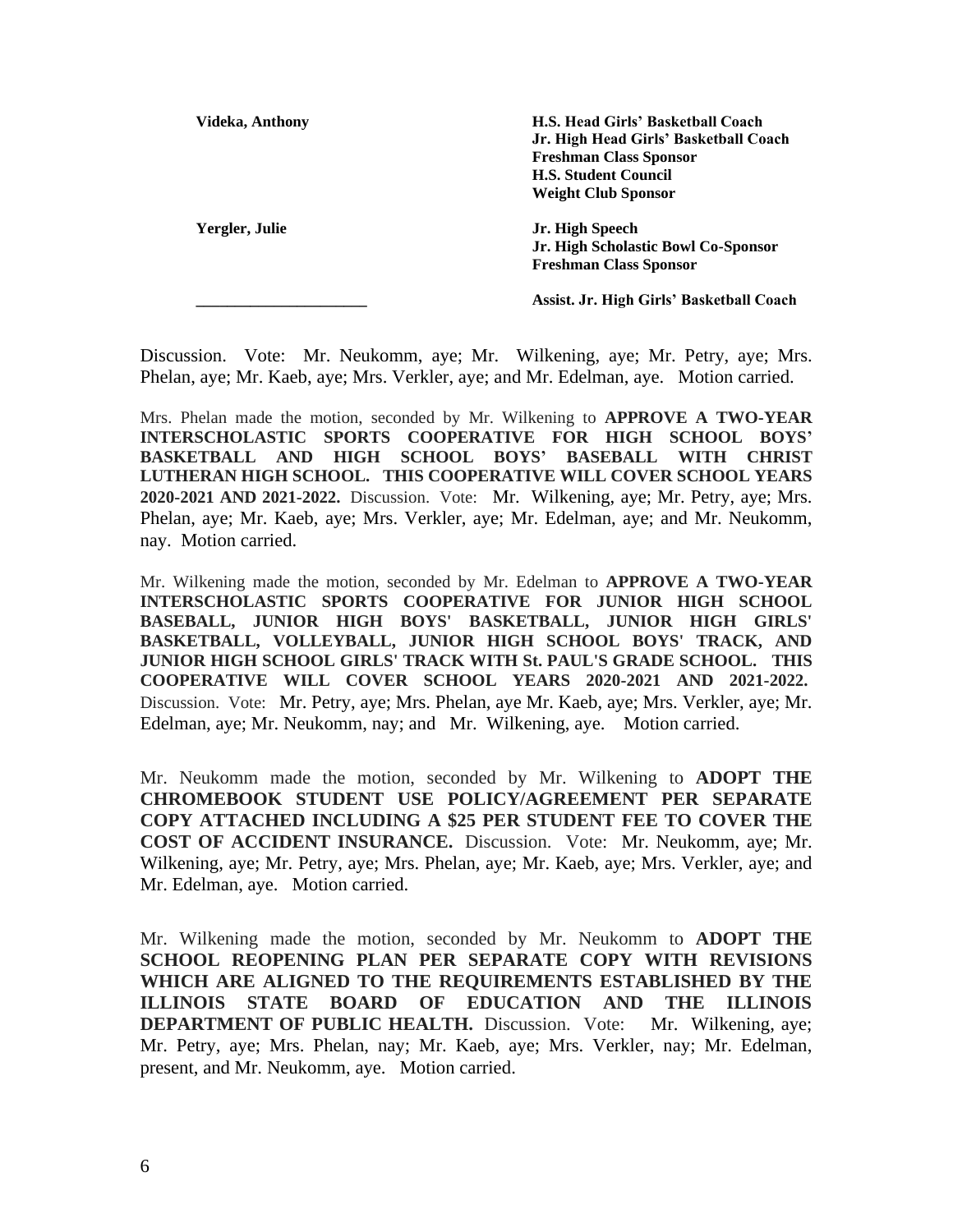# **SUPERINTENDENT'S REPORT**

Dr. Hylbert thanked the Board for approving his 5-year contract. He also thanked the building principals for their assistance in selecting new employees to fill the numerous positions that were vacant. Dr. Hylbert went on to report upcoming dates for the beginning of school activities. Registration is set for August 3 and 4, 2020. A Teacher's Workshop is scheduled for Monday, August 17<sup>th</sup> and Tuesday, August 18<sup>th</sup>; with a Remote Learning Planning Day set for August 19<sup>th</sup>. First day of school for students will be August 20, 2020 starting at 7:30 a.m. to 1:15 p.m.

Mr. Neukomm made the motion, seconded by Mr. Edelman to **APPROVE THE SCHOOL FEES FOR 2020-2021 AS FOLLOWS:**

## **CISSNA PARK C.U.S.D. #6 FEES FOR 2020-2021**

## **LUNCHES BOOK RENTAL**

| Grades $K-3$                          | \$2.45 or \$49.00 for month                | Grades $1-3$  | \$30.00 |  |  |
|---------------------------------------|--------------------------------------------|---------------|---------|--|--|
| Grades $4-8$                          | \$2.70 or \$54.00 for month                | Grades $4-8$  | \$35.00 |  |  |
| Grades $9-12$                         | \$2.95 or \$59.00 for month                | Grades $9-12$ | \$40.00 |  |  |
| Adults                                | \$3.15 or \$63.00 for month                | Kindergarten  | \$20.00 |  |  |
|                                       | Yearly Grades K-3 "Milk Break" Fee \$40.00 |               |         |  |  |
| Extra milk is thirty cents per carton |                                            |               |         |  |  |

**\*Lunch Fees are being increased by 10 cents to move the District towards the federal reimbursement rate of \$3.09 for free lunches. The 10-cent increase will bring the district in compliance with the Healthy, Hunger Free Act of 2010.** 

There will be no charge for workbooks, lab fees, practice sets, etc. There will be a charge for supplies: i.e. lumber, music reeds, Foods II class, materials, etc. Lock rental is \$3.00 with \$1.00 refunded if lock is returned at the end of the year. Music instrument rental fee will be assessed for depreciation and maintenance on any school owned musical instrument loaned to a student. The fee will range from \$40 to \$75 for the school year depending on the instrument.

# **ADMISSION TO ATHLETIC EVENTS**

- 1. Season tickets cost \$25.00 1. Season tickets cost \$25.00. games. high school games.
- 2. Cissna Park H.S. students are free. 2. Cissna Park students are free.
- 3. Senior citizens (62 and over) are free. 3. Visiting students are \$2.00. Staff, board members and school age family members are free.

## **High School Games Junior High Games**

- Good only at high school games, Good only at grade school no tournaments or grade school games, no tournaments or
	-
	-